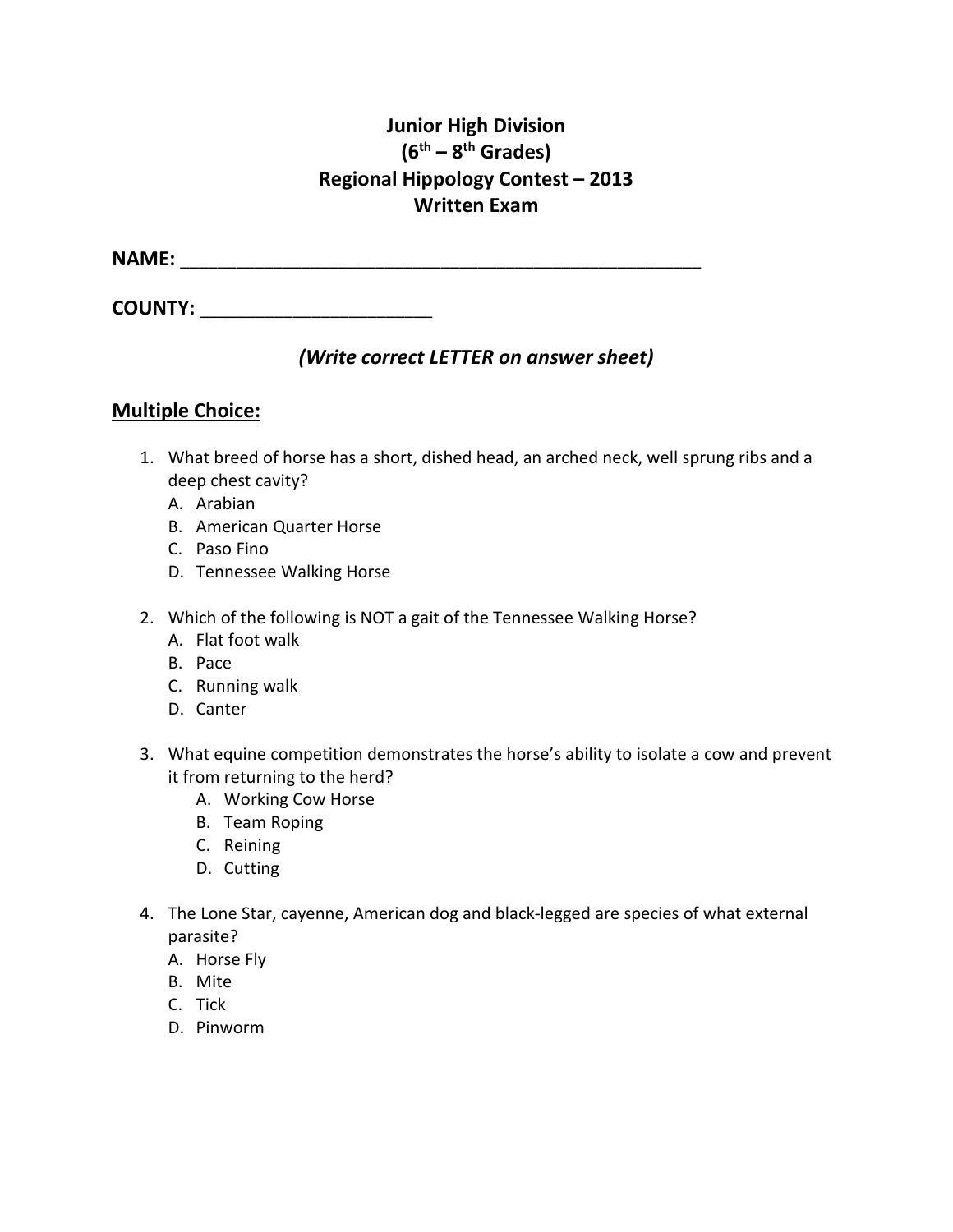- 5. What are the most significant and the most common of all the internal parasites in horses?
	- A. Bloodworms
	- B. Roundworms
	- C. Stomach bots
	- D. Tapeworms
- 6. Feeding large amounts of concentrate and rapid changes in the amount of feed and feeding schedule can cause what in horses?
	- A. Internal parasites
	- B. Cribbing
	- C. Dehydration
	- D. Colic
- 7. What leg and foot problem begins as an inflammation of the bursa between the deep flexor tendon and the navicular bone?
	- A. Laminitis
	- B. Navicular
	- C. Abcess
	- D. Ringbone
- 8. Horses with a frequent, dry cough while at rest could be suffering from what disease?
	- A. Potomac Horse Fever
	- B. Strangles
	- C. Influenza
	- D. Tetanus
- 9. Which of the following diseases cannot be prevented with vaccination?
	- A. Tetanus
	- B. Eastern Encephalomyelitis
	- C. Influenza
	- D. Equine Infectious Anemia
- 10. A hyper-responsiveness to light, touch or sounds and prolapse of the third eyelids are clinical signs of what disease in the horse?
	- A. Tetanus
	- B. Equine Viral Arteritis
	- C. Rhinopneumonitis
	- D. Botulism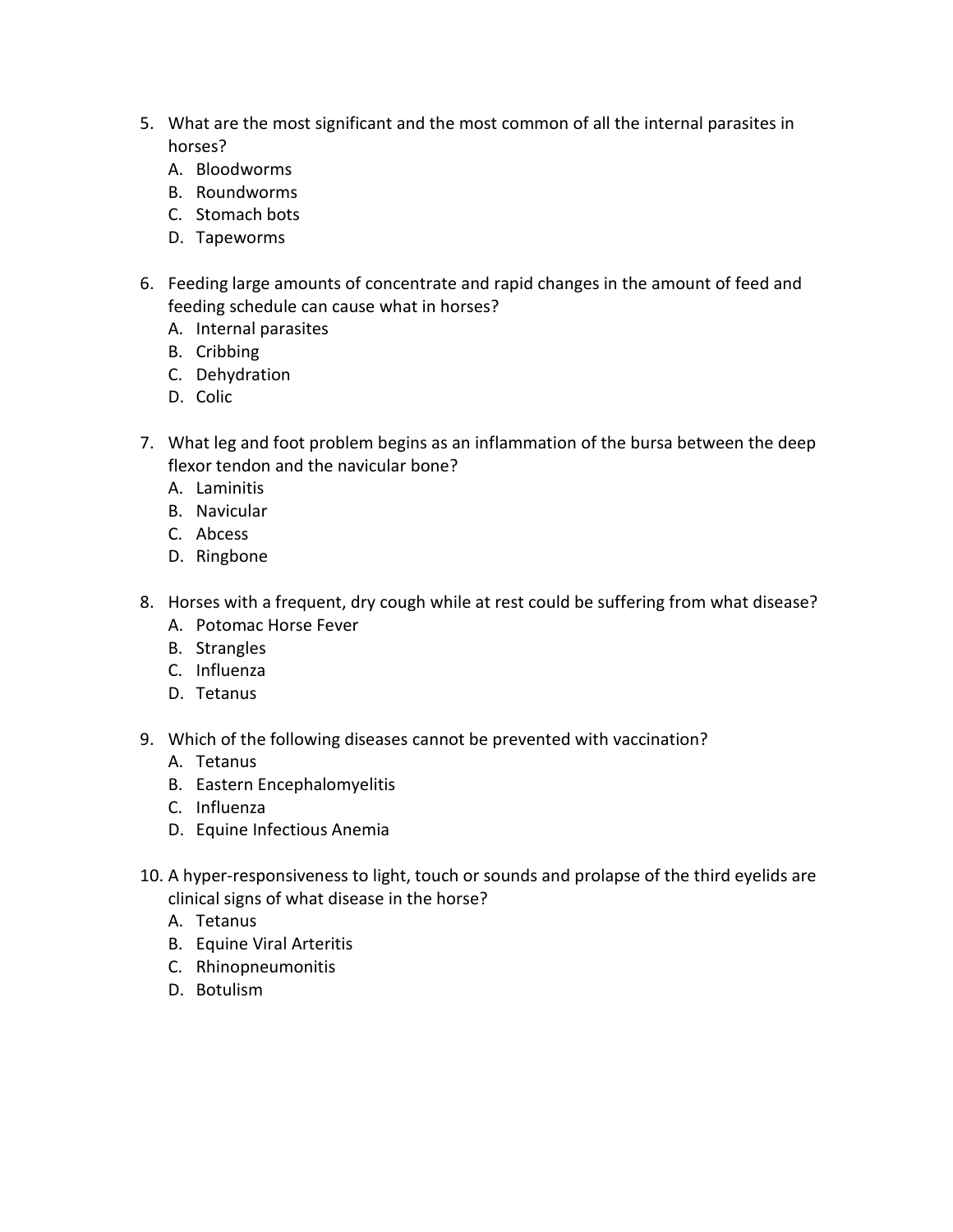- 11. Which is **not** a part of the hoof?
	- A. Frog
	- B. Sole
	- C. Heal
	- D. Stifle

#### 12. Which disease affects the foot of a horse?

- A. Laminitis
- B. Navicular
- C. White Line Disease
- D. All of the above

### 13. How far above the shoe should nails exit the hoof?

- A. 0.5 inch
- B. 1 inch
- C. 3 inches
- D. 4 inches

### 14. An excess of which nutrient is associated with laminitis caused by grain overload?

- A. Starch
- B. Fat
- C. Fiber
- D. None of the above
- 15. Which is a cool season grass?
	- A. Bermudagrass
	- B. Dallisgrass
	- C. Orchardgrass
	- D. Alfalfa

#### 16. What are the "building blocks" of protein?

- A. Amino Acids
- B. Fatty Acids
- C. Lipds
- D. Fructans
- 17. What does a soil test measure?
	- A. Nitrogen
	- B. Phosphorous
	- C. pH
	- D. All of the above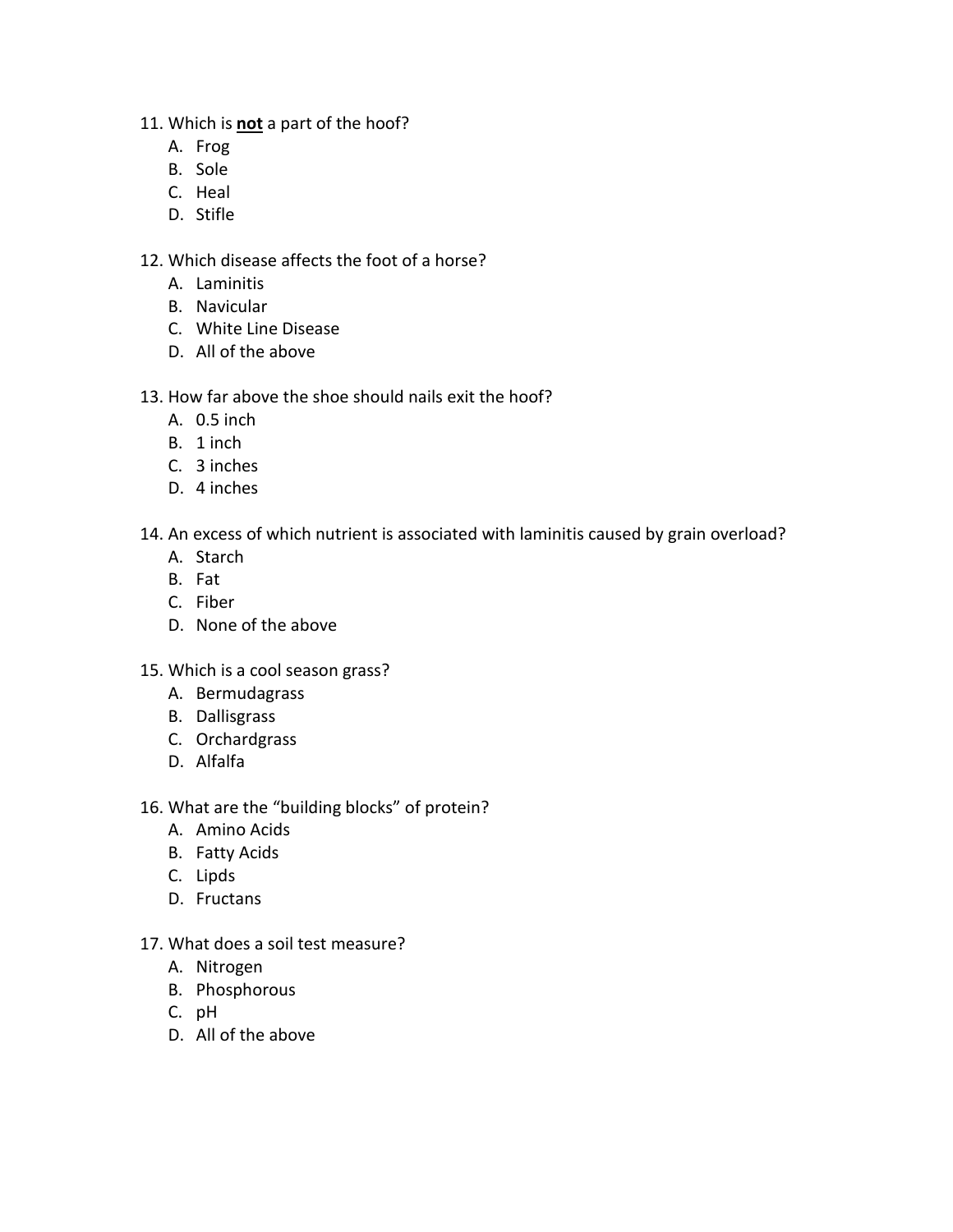- 18. What is the minimum recommended size of a foaling stall?
	- A. 8 X 10 ft.
	- B. 10 X 10 ft.
	- C. 10 X 12 ft.
	- D. 12 X 14 ft.

19. When designing the layout of a farm, topography refers to  $\overline{?}$ 

- A. Intensity of wind
- B. Slope of the land
- C. Annual precipitation
- D. Soil characteristics
- 20. When viewed from the side, what is the structural defect in which the horse's knees are in front of the vertical?
	- A. Buck-kneed
	- B. Pigeon-toed
	- C. Calf-kneed
	- D. Cow-hocked
- 21. When viewed from the front, what is the structural defect in which the horse's cannon bones sit too far to the outside of the knee?
	- A. Base wide
	- B. Base narrow
	- C. Calf-kneed
	- D. Bench-kneed
- 22. When judging conformation, the horse's underline should be \_\_\_\_\_\_\_\_\_\_\_\_\_\_\_\_\_ compared to its topline.
	- A. Shorter
	- B. Flatter
	- C. Longer
	- D. Downhill
- 23. What piece of Western tack has a strap that runs from under the horse's chin to the cinch and is used to help control the horse's head position?
	- A. Surcingle
	- B. Tie-down
	- C. Draw rein
	- D. Running martingale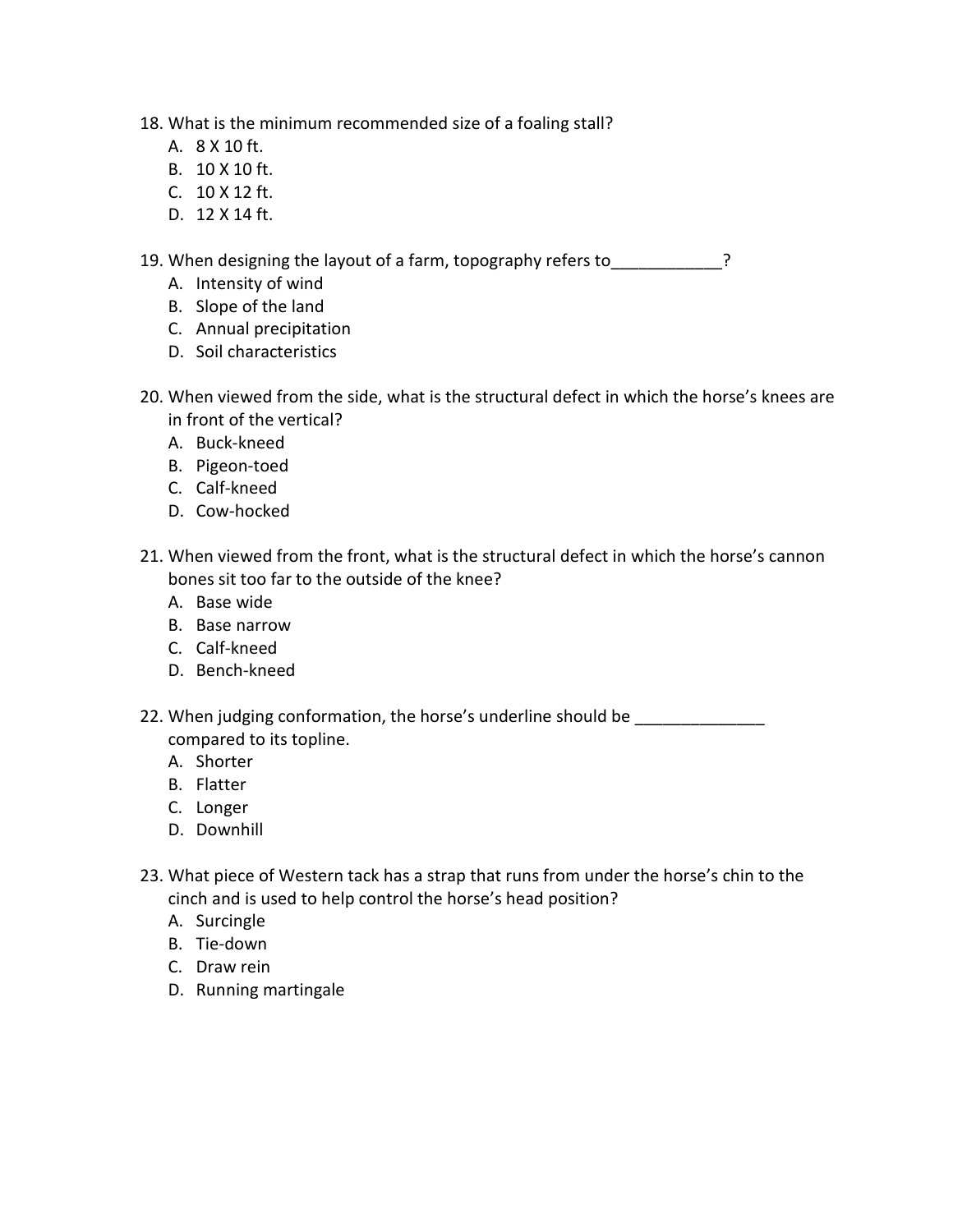- 24. What type of English bit uses two sets of reins to work like both a snaffle and a curb bit?
	- A. Pelham
	- B. Kimberwicke
	- C. Baucher
	- D. Gag
- 25. What type of Western curb bit is often mistakenly called a "snaffle"?
	- A. Spade
	- B. Cathedral
	- C. Grazing
	- D. Tom Thumb

### **True or False:** *(Write True or False on the answer sheet)*

- 26. In the United States Pony Club, the term "pony" reflects the age of the members, rather than the size of the mount.
- 27. The foundation for controlling flies on a horse farm is the continuous use of insecticides.
- 28. Horse and deer flies feed only during daylight hours.
- 29. Vaccination involves injection of bacteria or viruses which have been modified or inactivated so as not to cause disease in the horse.
- 30. Applying Coppertox or hydrogen peroxide is the best way to initially cleanse large or heavily contaminated wounds.
- 31. A host is a small organism that lives on or in and at the expense of a larger organism.
- 32. Balance is determined by the skeletal structure of the horse.
- 33. Horses that do not receive enough long-stemmed roughage overtime will develop behaviors such as wood-chewing.
- 34. When the rider pulls on the reins with a snaffle bit, leverage pressure is applied to the horse's mouth.
- 35. Horse barns should be located in low, flat areas to allow water to drain away easily.
- 36. Laminitis involves a disturbance in the circulation and bond of the sensitive laminae of the bone to the horny laminae of the hoof.